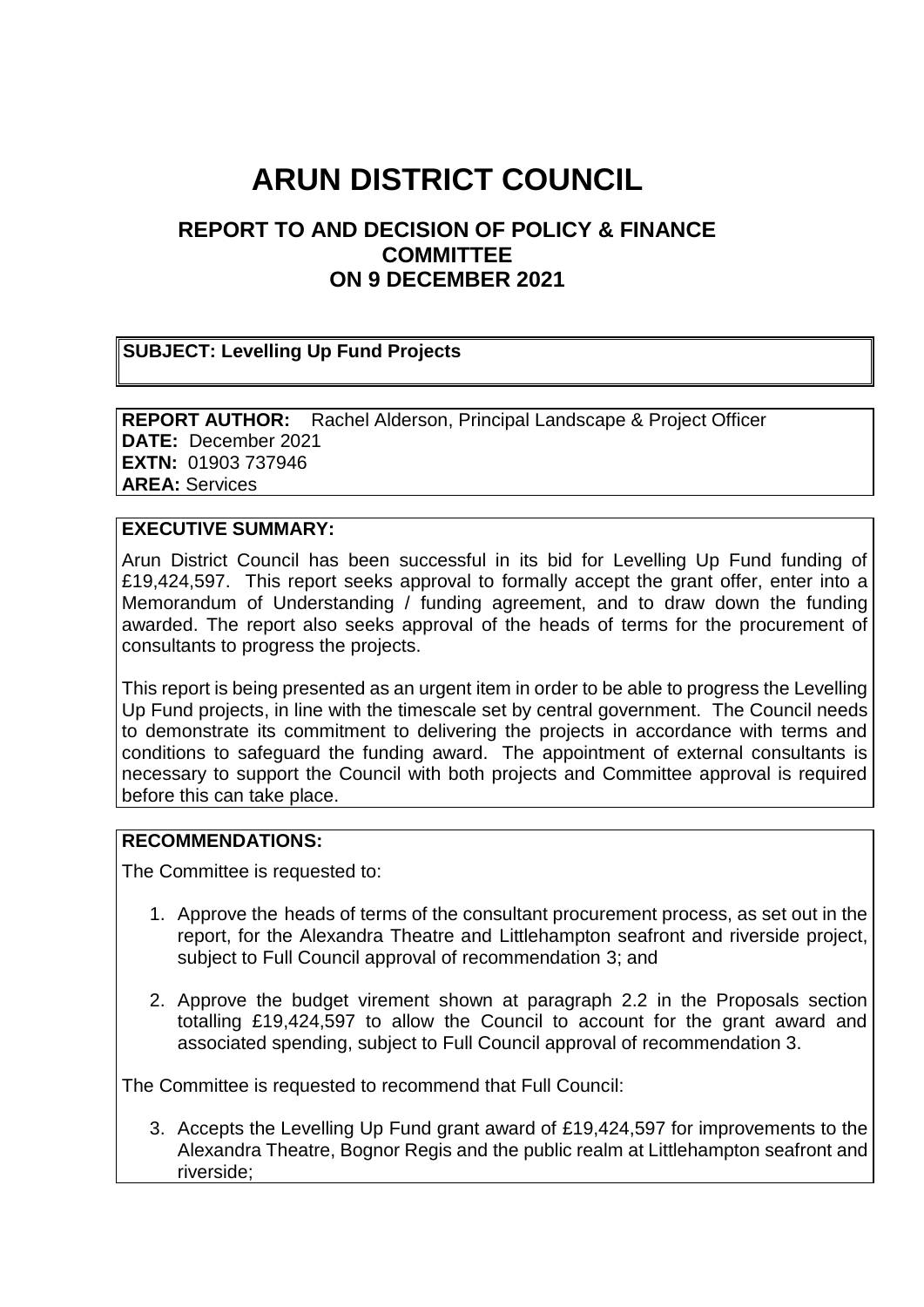- 4. Approves authority to enter into a Memorandum of Understanding / funding agreement with central government and approve the drawdown and expenditure of external funding, and that the terms and conditions of the Memorandum of Understanding / funding agreement are to be reviewed and agreed by Legal Services in consultation with the Monitoring Officer;
- 5. As per Part 4 Officers Scheme of delegation (4.3 to 4.7 refers) and under Part 7 of the Council's constitution, delegate authority to the Director of Place and Director of Services to plan, drawdown as well as make budgetary decisions on the expenditure of external spending of Levelling Up Funds in accordance with the terms and conditions and in consultation with the Chair of Policy and Finance Committee and the S151 Officer; and
- 6. Give authority for the Policy and Finance Committee to manage and lead on the Levelling-Up fund as part of its named key plan objectives and strategies.

# **1. BACKGROUND:**

## 1.1. Bid submission and grant award

A report was presented as an urgent item to Full Council, at the meeting on 17 March 2021, in relation to an invitation by the Government to submit funding bids to the HM Treasury Levelling Up Fund. The funding programme was launched to address the needs of individual places and the strategic case for investment, particularly aimed at coastal communities and deprived areas.

The Council submitted a bid to the Levelling Up Fund for the Alexandra Theatre in Bognor Regis and Littlehampton seafront and riverside landscape improvements. The bid was submitted in June 2021 and notification was received in late October that the Council's application for £19,424,597 had been successful.

The total grant award is broken down as follows:

| <b>Project</b>                        | <b>Professional Fees</b> | <b>Capital Works</b> | Total       |
|---------------------------------------|--------------------------|----------------------|-------------|
| Alexandra Theatre, Bognor<br>Regis    | £1,469,060               | £10,721,336          | £12,190,396 |
| Littlehampton Seafront &<br>Riverside | £460,340                 | £6,773,861           | £7,234,201  |

### 1.2. Project Scope

The scope for each project is summarised below:

Alexandra Theatre, Bognor Regis - to revitalise the theatre and strengthen its role as a community hub. This will be achieved through: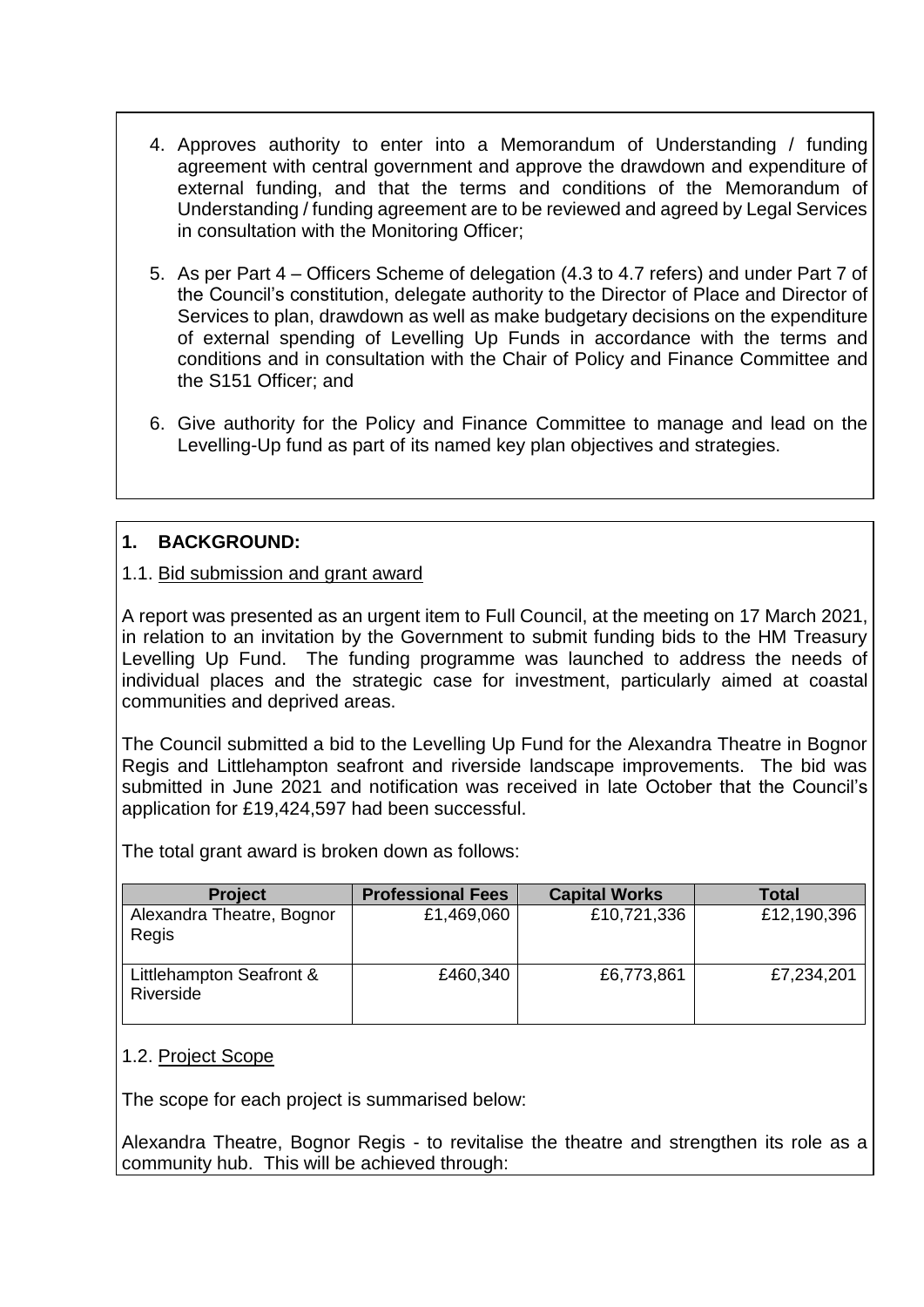- Increased seating capacity
- Additional arts/cultural floorspace
- New gallery and control room spaces
- Changing Places toilet facility
- Enhanced facade to the building
- Improved energy efficiency

Littlehampton Seafront & Riverside - to transform the seafront and riverside open space and boost economic regeneration in the town. This will be achieved through:

- New social hub, concessions building and showers
- Improved car park landscape
- Changing Places Toilet facility
- Additional walkways and performance space
- Creation of play activity social spaces
- Additional areas of soft landscape and ornamental planting

1.3 Looking at the scope of the overall project, it is clear that it contains service areas that would normally be reported into several different Service Committees. Paragraph 3.1.3 of the Constitution at Part 3 – Responsibilities for Functions reads "Where a function does not clearly fall within the remit of one particular Service Committee, the Policy & Finance Committee shall direct which Committee sheal deal with the function, or deal with the matter itself".

1.4 Section 1.4 of this report explains the deadlines that the Council needs to work to in completing the numerous projects contained within the Levelling-Up Fund and in maintaining the programme that will be put into place. Under the Committee system it would be impossible to manage dissecting this project to report into the various service committees and meeting the numerous deadlines working to the Committee timetable in place. It is felt that in recognition of the need to deliver the projects by the Government's deadline of March 2024, the Policy & Finance Committee be responsible for overseeing all aspects of the Levelling-Up Fund project.

### 1.5. External resources

As part of the funding awarded an allocation for professional fees has been included for each project. The expertise of external consultant teams is required to support the Council in the delivery of the projects. The appointment of consultants would be on the basis of the RIBA Works Stages 0-7, which are the UK's definitive model for the design and construction process of a project.

The consultants will review existing concept designs and work with stakeholders to refine the schemes ahead of public consultation and the submission of planning applications. The consultants will then prepare tender documentation for procurement of the construction contracts and assist in the delivery and completion of the projects on site.

Due to the scale of the professional fees, tenders for consultants will be invited either through a framework or the Find a Tender Service. Submissions will be evaluated on both price and quality.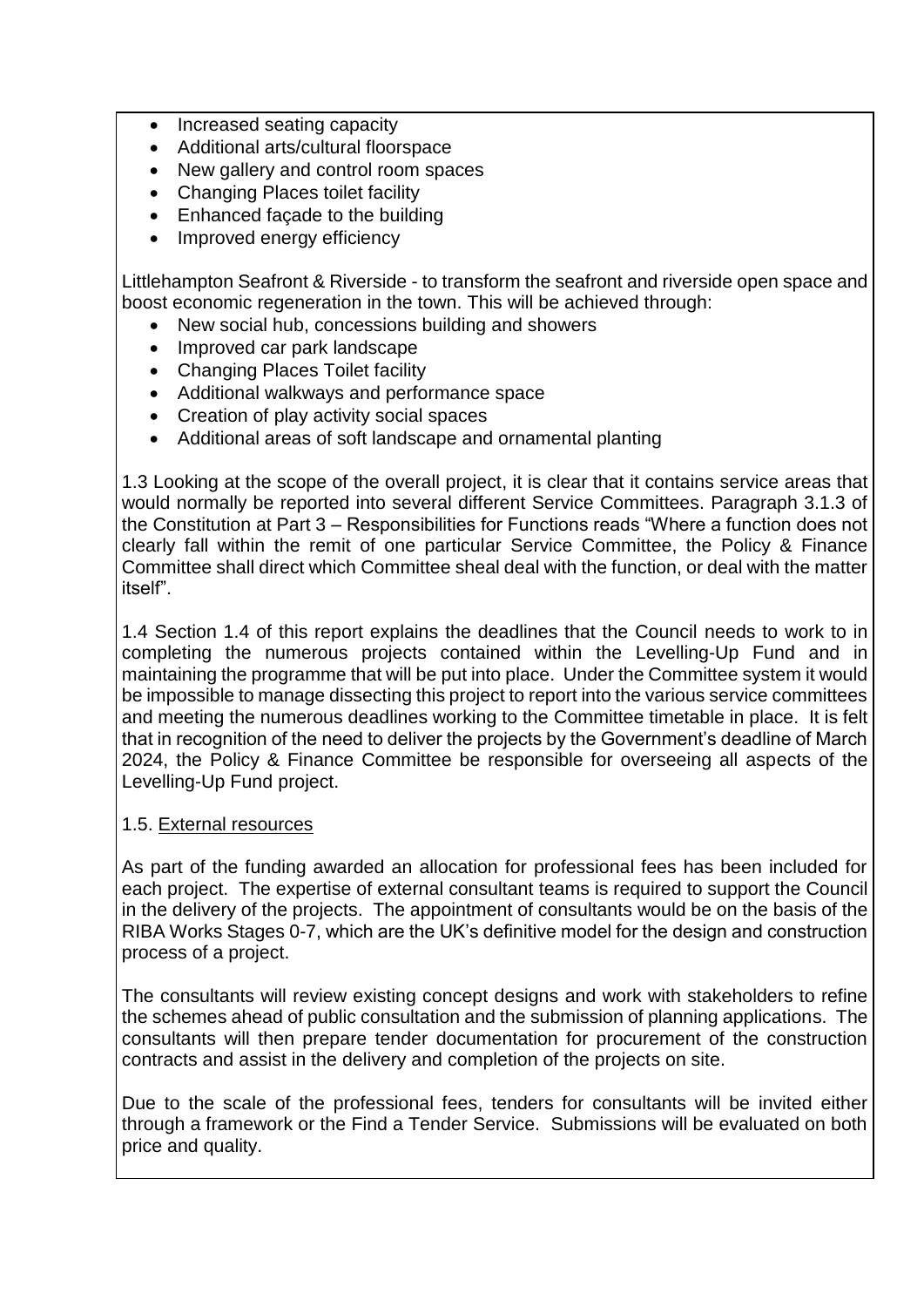## 1.6. Programme

Within the grant award the Government has set the requirement that the schemes are completed by March 2024. To maintain this programme, it is vital to progress the projects as quickly as possible and put in place the relevant resources. Reports providing further detail for each project will be presented at future meetings of the Policy and Finance Committee.

# 1.7. Funding Agreement & Payments

Following the successful bid to the Levelling Up Fund it will be necessary to comply with a range of terms and conditions and therefore enter into a funding agreement with the funding body. A Memorandum of Understanding will form the legal agreement between the Council and Government; this will reference the recently submitted project management update template, which confirmed the required financial profile, delivery outputs and milestones each project is to achieve. These will form the basis of the project monitoring by the Levelling Up Fund during the delivery of the projects. Grant payments will be made six months in advance and will commence in February 2022.

# **2. PROPOSAL(S):**

2.1. It is proposed that consultants for the two projects will be procured in accordance with the following heads of terms:

### Alexandra Theatre

- a. Scope: Provision of multi-disciplinary services (including, but not limited to; architecture, engineering, quantity surveying), covering RIBA Work Stages 0-7, required to deliver enhancements to the Alexandra Theatre in Bognor Regis, in accordance with the Levelling Up Fund bid, contained within a budget of £1,469,060.
- b. Duration of contract: 48 months, including defects period.
- c. Form of contract: Arun District Council standard conditions/or selected framework conditions

### Littlehampton Seafront and Riverside

- a. Scope: Provision of multi-disciplinary services (including, but not limited to; landscape architecture, architecture, engineering, quantity surveying), covering RIBA Work Stages 0-7, required to deliver public realm improvements to the seafront and riverside in Littlehampton, in accordance with the Levelling Up Fund bid, contained within a budget of £460,340.
- b. Duration of contract: 42 months, including defects period.
- c. Form of contract: Arun District Council standard conditions/or selected framework conditions

2.2. It is proposed that the Council accepts the grant offer of £19,424,597 in response to the successful Levelling Up Fund bid and approval is given to enter into the agreement, subject to scrutiny of the Memorandum of Understanding terms and conditions by Legal Services in consultation with the Monitoring Officer.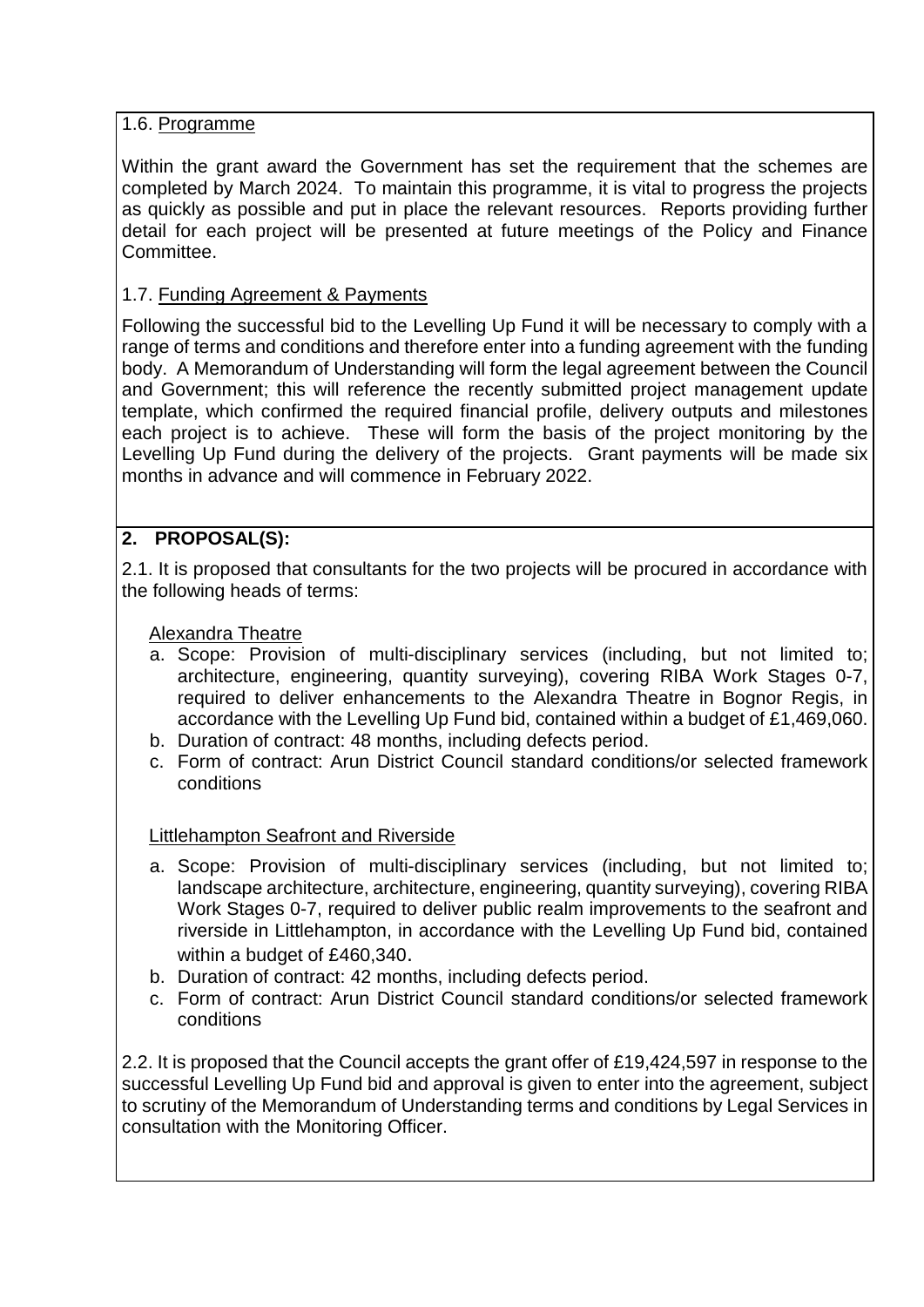The following virements are required to allow the Council to account for the funding:

|                                                          | Debit £    | <b>Credit £</b> |
|----------------------------------------------------------|------------|-----------------|
| Alexandra Theatre, Bognor Regis, Professional Fees       | 1,469,060  |                 |
| Littlehampton Seafront & Riverside, Professional Fees    | 460,340    |                 |
| Alexandra Theatre, Bognor Regis, Capital Spending        | 10,721,336 |                 |
| Littlehampton Seafront & Riverside, Capital Spending     | 6,773,861  |                 |
| Alexandra Theatre, Bognor Regis, Revenue Grant Income    |            | 1,469,060       |
| Littlehampton Seafront & Riverside, Revenue Grant Income |            | 460,340         |
| <b>Capital Grants Income</b>                             |            | 17,495,197      |
| <b>Totals</b>                                            | 19,424,597 | 19,424,597      |

## **3. OPTIONS:**

1. To approve the recommendations as set out in the report.

2. To not approve the recommendations and delay the commencement of the projects, therefore risking the funding awarded.

| <b>CONSULTATION:</b><br>4.                                                                                                |              |           |
|---------------------------------------------------------------------------------------------------------------------------|--------------|-----------|
| Has consultation been undertaken with:                                                                                    | <b>YES</b>   | <b>NO</b> |
| <b>Relevant Town/Parish Council</b>                                                                                       |              |           |
| <b>Relevant District Ward Councillors</b>                                                                                 |              |           |
| Other groups/persons (please specify)                                                                                     |              |           |
| ARE THERE ANY IMPLICATIONS IN RELATION TO<br>5.<br>THE FOLLOWING COUNCIL POLICIES:<br>(Explain in more detail at 6 below) | <b>YES</b>   | <b>NO</b> |
| Financial                                                                                                                 | $\checkmark$ |           |
| Legal                                                                                                                     |              |           |
| Human Rights/Equality Impact Assessment                                                                                   |              |           |
| Community Safety including Section 17 of Crime &<br><b>Disorder Act</b>                                                   |              |           |
| Sustainability                                                                                                            |              |           |
| Asset Management/Property/Land                                                                                            |              |           |
| Technology                                                                                                                |              |           |
| Other (please explain)                                                                                                    |              |           |
| HIDI IALTIALI                                                                                                             |              |           |

## **6. IMPLICATIONS:**

Financial – the grant award is a major financial transaction for the Council. It will require careful monitoring. If spending exceeds the award, the Council can expect to fund this from its own resources. The Council must ensure this does not occur. It is proposed to engage